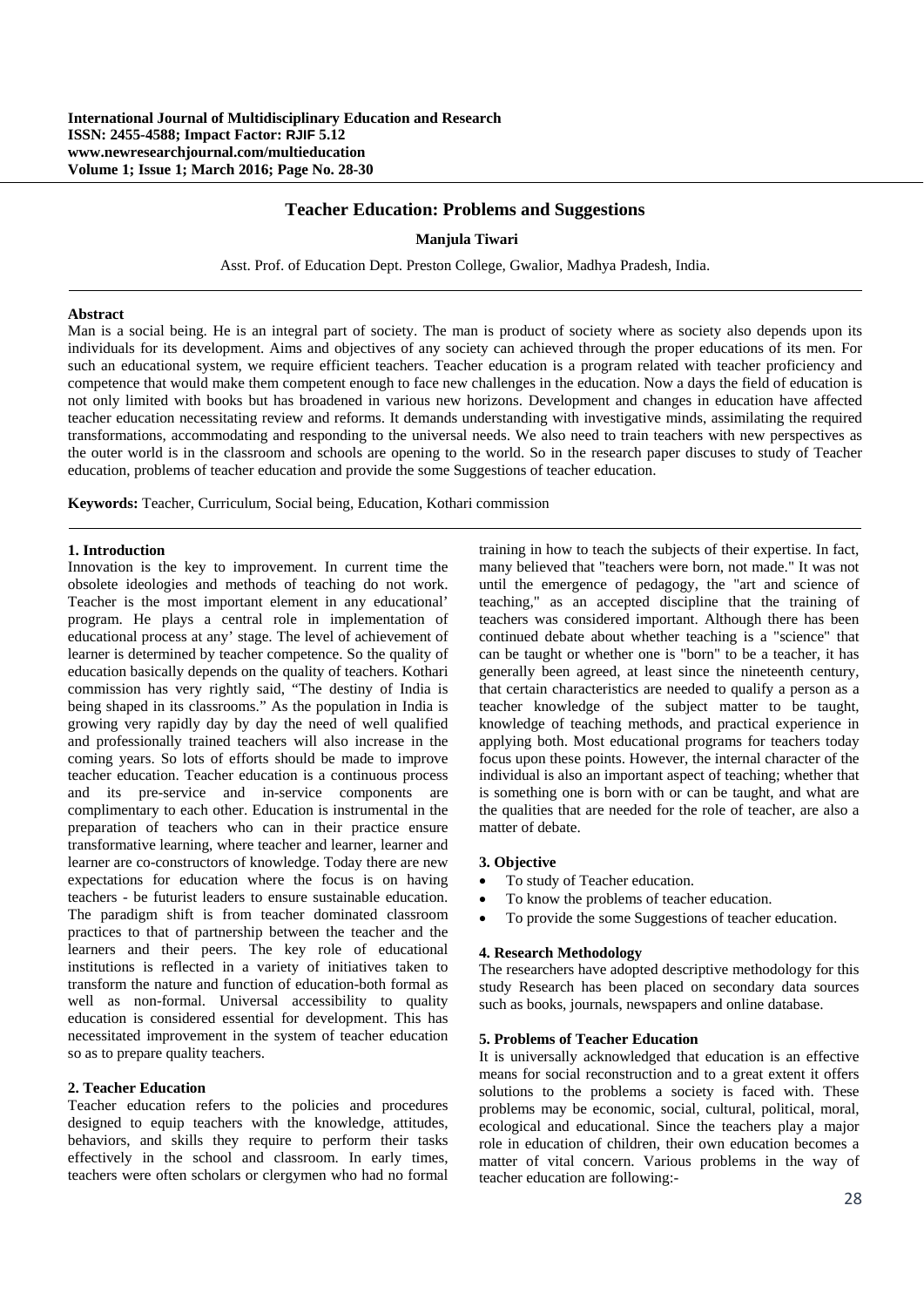- Selection problem
- Short Duration of Teacher Training Programs
- Incompetency of Pupil Teachers
- Teacher Education Program have narrow and
- Rigid curriculum
- Superficial Practice teaching
- Problem of supervision of teaching
- Deficient in content of the Teaching Subject's Knowledge
- Methods of Teaching are lacking in innovation
- Segregation of Teacher Education Department
- Poor Academic Background of Student-Teachers
- Deficient in facilities for pupil-teacher
- Lack of Regulations in Demand and Supply
- Lack of facilities for Professional Development
- Insufficient financial grants
- Narrow Scope of Teacher Education
- Lack of Culture-Specific Pedagogy

## **6. Suggestions**

- The courses of studies in theory and practice should be restructured. For this research should be conducted comprehensively to realize the goals of teacher education. The results of these researches should be given due importance in designing the curriculum of teacher education.
- The method of teaching in the teacher education should be reorganized according to the changing demand of education system. Special innovative programmes like seminars, Workshops, conferences, projects and discussions should be organized regularly for the improvement of teaching learning process in various fields.
- The admission procedures of B.Ed. should be completely restructured so that only those who have aptitude of teaching are able to take admission in this course as the increasing number of colleges of B.Ed. has made this course accessible for everybody
- Now a days the number of self- financing colleges are mushrooming like shops and they have made it as their money making factory which detrimental for education in future. Therefore for regular inspection should be done to ensure quality in teacher education. The affiliating bodies for teacher education should frame such parameters which can enhance the teacher education program in qualitative aspect rather than quantitative aspect.
- In order to remove the myth or misconception that the training in teacher education department is superficial and is not incorporated in real situation the professional attitude should be developed by organizing various types of facilities like school assembly, social work, field work, surveys, laboratory and other co-curricular activities
- State Education department can have planning unit which can help in regulating the demand and supply of teachers at various levels of schools. As it has been observed that there is big gap between demand and supply in various states. The whole scenario of education is changing after Right to Education Act 2009, the demand for teachers at various level has tremendously increased. Moreover today is the time for inclusive education which leads to demand of special teachers/educators and we all are aware of the fact that there is scarcity of special educators. So a balance should to be maintained for better results.
- The training or the teaching practice of pupil teachers held in the school should be closely associated with teaching staff in education collages in planning the content to be covered and method to be used by the pupil teachers to have useful implications for school rather than disturbing their routine schedule. Moreover the real teaching practice should be supervised by the teachers in a systematic way so that it fulfills the objectives of teacher training.
- It should be made mandatory that a teacher education department should have a demonstration school which should have certain facilities such as laboratories, libraries and other important audiovisual equipment's. This can be of great help to formulate the policies, program for refining the education system.
- The whole system of education is changing at a greater speed. The teacher education department should conduct research on teaching curriculum and evaluation procedure in the regular university departments. Extension programs and Exchange programs with different universities within India and outside India enrich the teacher education programme enormously. So such programs should be sponsored by government and university so that different academicians from different disciplines can contribute in the qualitative aspect of teacher education.

# **7. Conclusion**

Teacher education in India is at a new stake in view of the new policies laid down and the globalization processes. Indian Teacher education needs to orient itself to the new challenges and enable its pupil to compete level. Innovativeness by virtue of its nature is essential feature of Teacher Education. Teacher Education prepares the teachers to help learners meet the challenges of life, it has been recognized that teacher education program should be structured and modified in a way that enables them to respond dynamically to the new problems and challenges in the field of education, then only teacher can help in national development.

# **8. References**

- 1. Kumari N Kalpana. Modern and Innovative Practices and Impact on Teacher Education International Journal of Multidisciplinary Educational Research. 2012; 1(2):2277- 7881.
- 2. Goe l DR, Goe l Chhaya. Teacher education scenario in India: current problems & concerns. MIER Journal of Educational Studies. Trends & Practices. 2012; 2(2):231- 242.
- 3. Jamwal Dr. Balbir Singh. Teacher Education: Issues and their Remedies. International Journal of Educational Planning & Administration. ISSN 2249-3093, 2012; 2(2):85-90.
- 4. Dr. Ashok. Problems of Teacher Education in India. International Journal for Research in Education (IJRE). 2012; 1(1):2320-091X.
- 5. Ghosh Gour Sundar. Teacher Education Scenario in India: Some issues of Contemporary Concerns, 2013; 2(6).
- 6. Imam Ashraf. Quality and Excellence in Teacher Education: Issues & Challenges in India. International Journal of Multidisciplinary Research. 2011; 1(7):2231 5780.